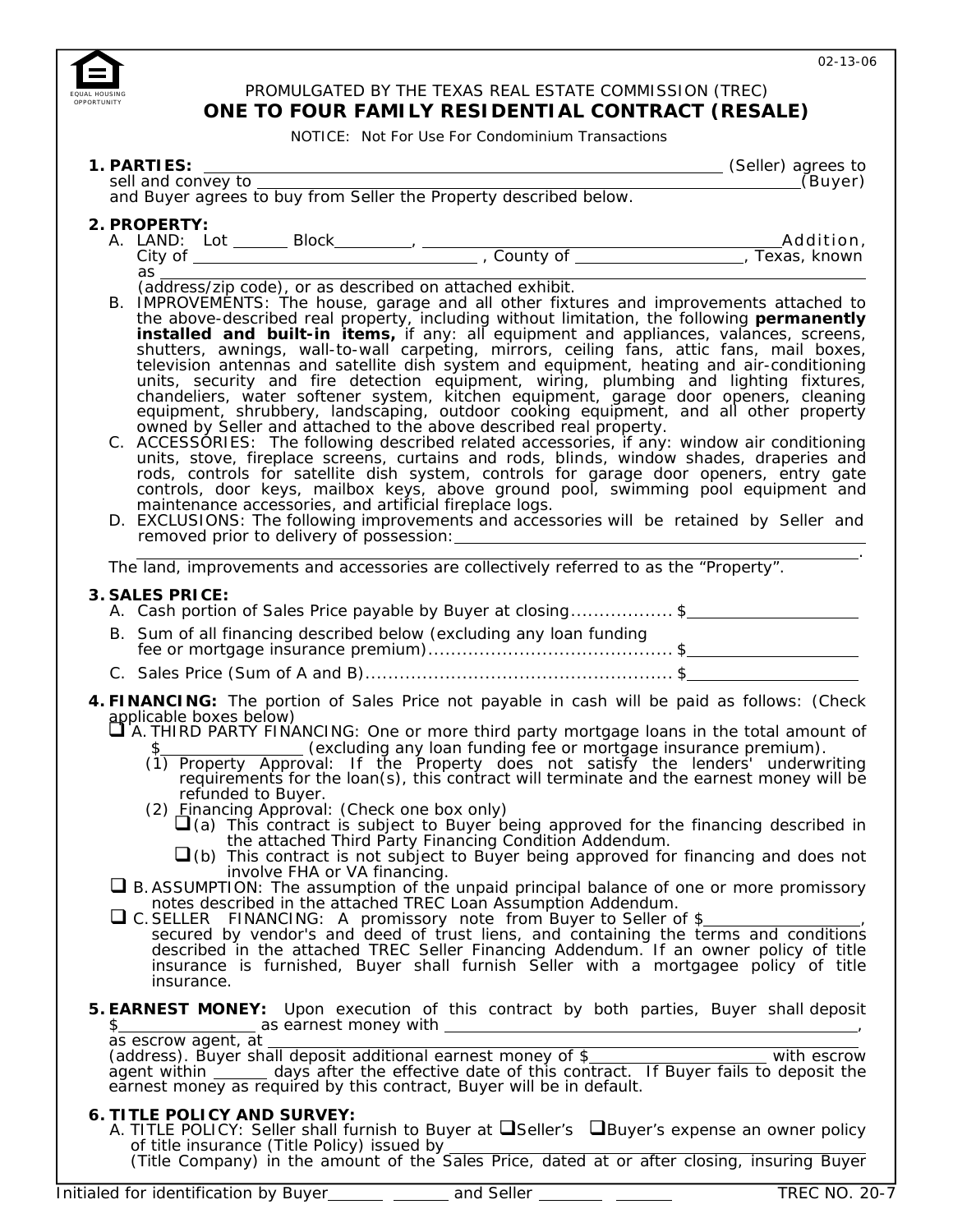against loss under the provisions of the Title Policy, subject to the promulgated exclusions (including existing building and zoning ordinances) and the following exceptions:

- (1) Restrictive covenants common to the platted subdivision in which the Property is located.
- (2) The standard printed exception for standby fees, taxes and assessments.
- (3) Liens created as part of the financing described in Paragraph 4.
- (4) Utility easements created by the dedication deed or plat of the subdivision in which the Property is located.
- (5) Reservations or exceptions otherwise permitted by this contract or as may be approved by Buyer in writing.
- (6) The standard printed exception as to marital rights.
- (7) The standard printed exception as to waters, tidelands, beaches, streams, and related matters.
- (8) The standard printed exception as to discrepancies, conflicts, shortages in area or boundary lines, encroachments or protrusions, or overlapping improvements. Buyer, at Buyer's expense, may have the exception amended to read, "shortages in area".
- B. COMMITMENT: Within 20 days after the Title Company receives a copy of this contract, Seller shall furnish to Buyer a commitment for title insurance (Commitment) and, at Buyer's expense, legible copies of restrictive covenants and documents evidencing exceptions in the Commitment (Exception Documents) other than the standard printed exceptions. Seller authorizes the Title Company to deliver the Commitment and Exception Documents to Buyer at Buyer's address shown in Paragraph 21. If the Commitment and Exception Documents are not delivered to Buyer within the specified time, the time for delivery will be automatically extended up to 15 days or the Closing Date, whichever is earlier.
- C. SURVEY: The survey must be made by a registered professional land surveyor acceptable to the Title Company and any lender. (Check one box only)<br>□ (1) Within \_\_\_\_\_\_\_\_ days after the effective date of this contract, Seller shall furnish to
	- Buyer and Title Company Seller's existing survey of the Property and a Residential Real Property Affidavit promulgated by the Texas Department of Insurance (Affidavit). If the existing survey or Affĭdavit is not acceptable to Title Company or Buyer's<br>lender, Buyer shall obtain a new survey at □ Seller's □ Buyer's expense no later than 3 days prior to Closing Date. If Seller fails to furnish the existing survey or Affidavit within the time prescribed, Buyer shall obtain a new survey at Seller's
	- expense no later than 3 days prior to Closing Date.<br>  $\Box$  (2) Within \_\_\_\_\_\_\_\_ days after the effective date of this contract, Buyer shall obtain a new survey at Buyer's expense. Buyer is deemed to receive the survey on the date of
	- actual receipt or the date specified in this paragraph, whichever is earlier.<br>
	(3) Within <u>days after</u> the effective date of this contract, Seller, at Seller's expense<br>
	shall furnish a new survey to Buyer.
- shall furnish a new survey to Buyer. D. OBJECTIONS: Buyer may object in writing to defects, exceptions, or encumbrances to title: disclosed on the survey other than items 6A(1) through (7) above; disclosed in the Commitment other than items 6A(1) through (8) above; or which prohibit the following use or activity:

 . Buyer must object not later than (i) the Closing Date or (ii) \_\_\_\_\_\_\_\_\_\_\_\_ days after Buyer receives the Commitment, Exception Documents, and the survey, whichever is earlier. Buyer's failure to object within the time allowed will constitute a waiver of Buyer's right to object; except that the requirements in Schedule C of the Commitment are not waived. Provided Seller is not obligated to incur any expense, Seller shall cure the timely objections of Buyer or any third party lender within 15 days after Seller receives the objections and the Closing Date will be extended as necessary. If objections are not cured within such 15 day period, this contract will terminate and the earnest money will be refunded to Buyer unless Buyer waives the objections.

- E. TITLE NOTICES:
	- (1) ABSTRACT OR TITLE POLICY: Broker advises Buyer to have an abstract of title covering the Property examined by an attorney of Buyer's selection, or Buyer should be furnished with or obtain a Title Policy. If a Title Policy is furnished, the Commitment should be promptly reviewed by an attorney of Buyer's choice due to the time limitations on
	- Buyer's right to object.<br>(2) MANDATORY OWNERS' ASSOCIATION MEMBERSHIP: The Property  $\Box$  is  $\Box$  is not subject to mandatory membership in an owners' association. If the Property is subject to mandatory membership in an owners' association, Seller notifies Buyer under §5.012, Texas Property Code, that, as a purchaser of property in the residential community in which the Property is located, you are obligated to be a member of the owners' association. Restrictive covenants governing the use and occupancy of the Property and a dedicatory instrument governing the establishment, maintenance, and operation of this residential community have been or will be recorded in the Real Property Records of the county in which the Property is located. Copies of the restrictive covenants and dedicatory instrument may be obtained from the county clerk. You are obligated to pay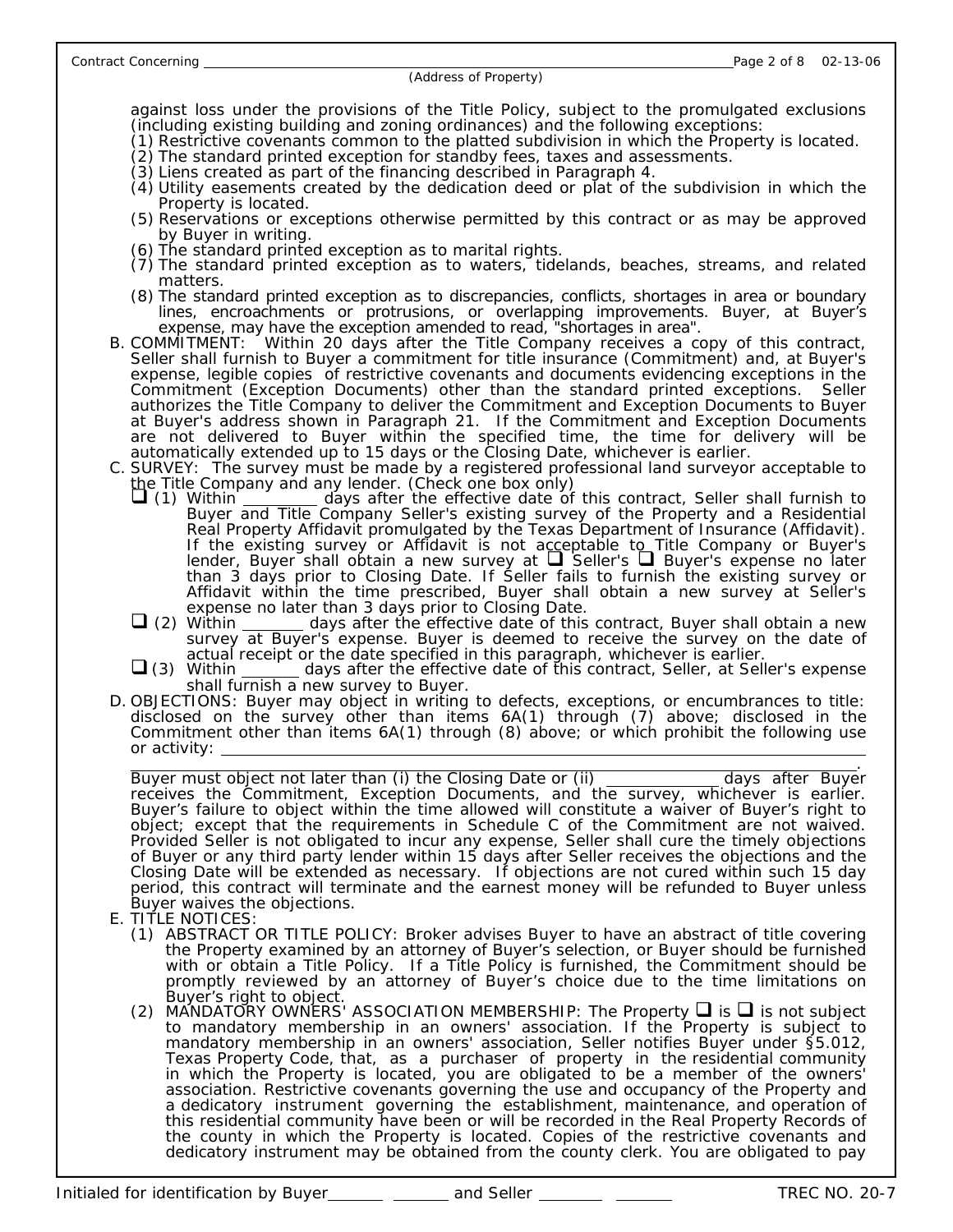#### (Address of Property)

assessments to the owners' association. The amount of the assessments is subject to change. Your failure to pay the assessments could result in a lien on and the foreclosure of the Property. If Buyer is concerned about these matters, the TREC promulgated Addendum for Property Subject to Mandatory Membership in an Owner's Association should be used.

- (3) STATUTORY TAX DISTRICTS: If the Property is situated in a utility or other statutorily created district providing water, sewer, drainage, or flood control facilities and services, Chapter 49, Texas Water Code, requires Seller to deliver and Buyer to sign the statutory notice relating to the tax rate, bonded indebtedness, or standby fee of the district prior to final execution of this contract.
- (4) TIDE WATERS: If the Property abuts the tidally influenced waters of the state, §33.135, Texas Natural Resources Code, requires a notice regarding coastal area property to be included in the contract. An addendum containing the notice promulgated by TREC or required by the parties must be used.
- (5) ANNEXATION: If the Property is located outside the limits of a municipality, Seller notifies Buyer under §5.011, Texas Property Code, that the Property may now or later be included in the extraterritorial jurisdiction of a municipality and may now or later be subject to annexation by the municipality. Each municipality maintains a map that depicts its boundaries and extraterritorial jurisdiction. To determine if the Property is located within a municipality's extraterritorial jurisdiction or is likely to be located within a municipality's extraterritorial jurisdiction, contact all municipalities located in the general proximity of the Property for further information.
- (6) PROPERTY LOCATED IN A CERTIFICATED SERVICE AREA OF A UTILITY SERVICE PROVIDER: Notice required by §13.257, Water Code: The real property, described in Paragraph 2, that you are about to purchase may be located in a certificated water or sewer service area, which is authorized by law to provide water or sewer service to the properties in the certificated area. If your property is located in a certificated area there may be special costs or charges that you will be required to pay before you can receive water or sewer service. There may be a period required to construct lines or other facilities necessary to provide water or sewer service to your property. You are advised to determine if the property is in a certificated area and contact the utility service provider to determine the cost that you will be required to pay and the period, if any, that is required to provide water or sewer service to your property. The undersigned Buyer hereby acknowledges receipt of the foregoing notice at or before the execution of a binding contract for the purchase of the real property described in Paragraph 2 or at
- closing of purchase of the real property. (7) PUBLIC IMPROVEMENT DISTRICTS: If the Property is in a public improvement district, §5.014, Property Code, requires Seller to notify Buyer as follows: As a purchaser of this parcel of real property you are obligated to pay an assessment to a municipality or county for an improvement project undertaken by a public improvement district under Chapter 372, Local Government Code. The assessment may be due annually or in periodic installments. More information concerning the amount of the assessment and the due dates of that assessment may be obtained from the municipality or county levying the assessment. The amount of the assessments is subject to change. Your failure to pay the assessments could result in a lien on and the foreclosure of your property.

## **7. PROPERTY CONDITION:**

- A. ACCESS,INSPECTIONS AND UTILITIES: Seller shall permit Buyer and Buyer's agents access to the Property at reasonable times. Buyer may have the Property inspected by inspectors selected by Buyer and licensed by TREC or otherwise permitted by law to make inspections. Seller at Seller's expense shall turn on existing utilities for inspections.
- B. SELLER'S DISCLOSURE NOTICE PURSUANT TO §5.008, TEXAS PROPERTY CODE (Notice):
	-
	- (Check one box only)<br> $\Box$  (1) Buyer has received the Notice.
	- $\Box$  (2) Buyer has not received the Notice. Within \_\_\_\_\_\_ days after the effective date of this contract, Seller shall deliver the Notice to Buyer. If Buyer does not receive the Notice, Buyer may terminate this contract at any time prior to the closing and the earnest money will be refunded to Buyer. If Seller delivers the Notice, Buyer may terminate this contract for any reason within 7 days after Buyer receives the Notice or prior to the closing, whichever first occurs, and the earnest money will be refunded to Buyer.<br> (3) The Seller is not required to furnish the notice under the Texas Property Code.
- 
- C. SELLER'S DISCLOSURE OF LEAD-BASED PAINT AND LEAD-BASED PAINT HAZARDS is required by Federal law for a residential dwelling constructed prior to 1978.
- D. ACCEPTANCE OF PROPERTY CONDITION: Buyer accepts the Property in its present condition; provided Seller, at Seller's expense, shall complete the following specific repairs and treatments:
- $\overline{\phantom{0}}$ E. LENDER REQUIRED REPAIRS AND TREATMENTS: Unless otherwise agreed in writing, neither party is obligated to pay for lender required repairs, which includes treatment for wood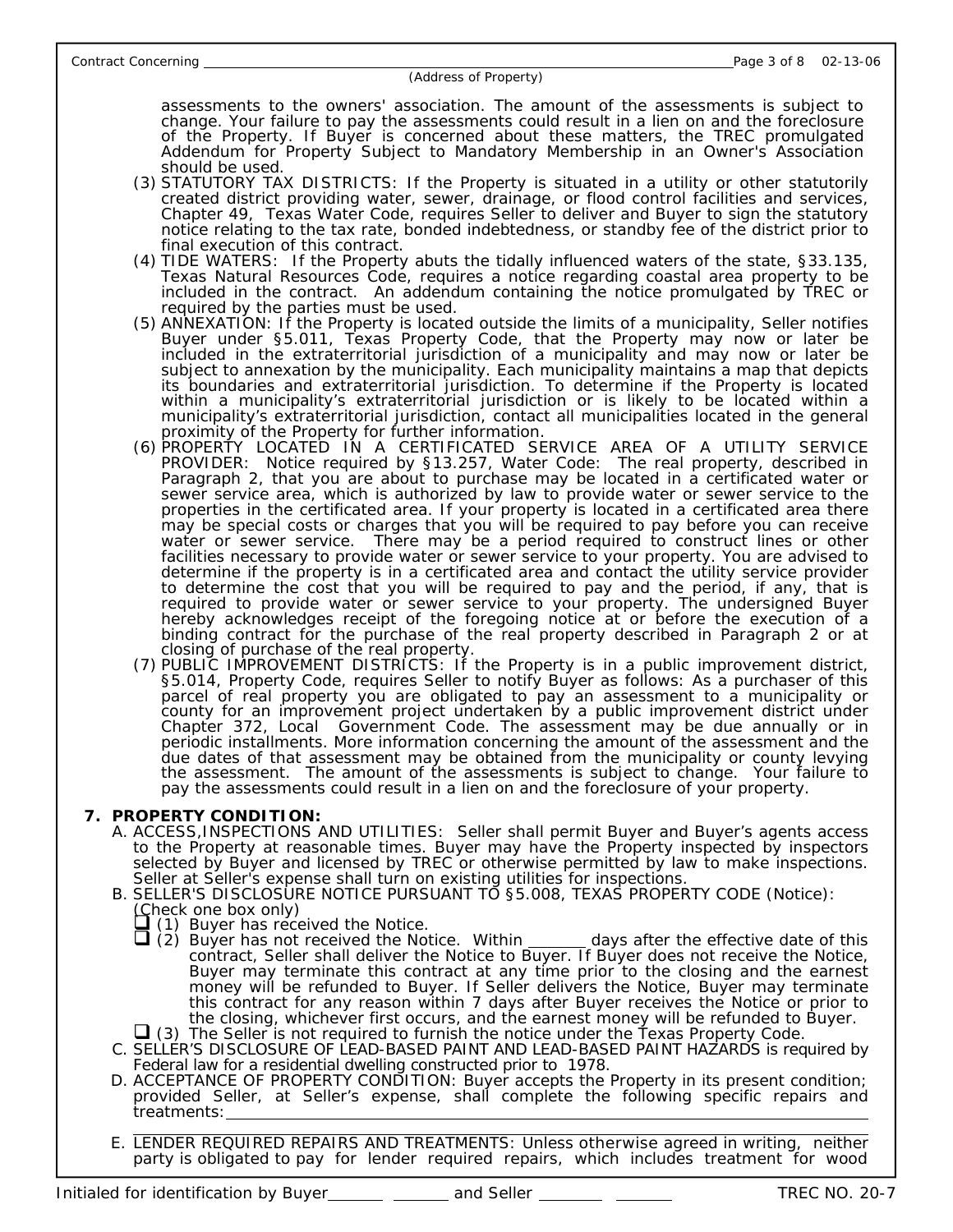#### (Address of Property)

destroying insects. If the parties do not agree to pay for the lender required repairs or treatments, this contract will terminate and the earnest money will be refunded to Buyer. If the cost of lender required repairs and treatments exceeds 5% of the Sales Price, Buyer may terminate this contract and the earnest money will be refunded to Buyer.

- F. COMPLETION OF REPAIRS AND TREATMENTS: Unless otherwise agreed in writing, Seller shall complete all agreed repairs and treatments prior to the Closing Date. All required permits must be obtained, and repairs and treatments must be performed by persons who are licensed or otherwise authorized by law to provide such repairs or treatments. At Buyer's election, any transferable warranties received by Seller with respect to the repairs and treatments will be transferred to Buyer at Buyer's expense. If Seller fails to complete any agreed repairs and treatments prior to the Closing Date, Buyer may do so and receive reimbursement from Seller at closing. The Closing Date will be extended up to 15 days, if necessary, to complete repairs and treatments.
- G. ENVIRONMENTAL MATTERS: Buyer is advised that the presence of wetlands, toxic substances, including asbestos and wastes or other environmental hazards, or the presence of a threatened or endangered species or its habitat may affect Buyer's intended use of the Property. If Buyer is concerned about these matters, an addendum promulgated by TREC or required by the parties should be used.
- H. RESIDENTIAL SERVICE CONTRACTS: Buyer may purchase a residential service contract from a residential service company licensed by TREC. If Buyer purchases a residential service contract, Seller shall reimburse Buyer at closing for the cost of the residential service contract in an amount not exceeding \$\_\_\_\_\_\_\_\_\_\_\_\_\_\_\_. Buyer should review any residential service contract for the scope of coverage, exclusions and limitations. **The purchase of a residential service contract is optional. Similar coverage may be purchased from various companies authorized to do business in Texas.**
- **8. BROKERS' FEES:** All obligations of the parties for payment of brokers' fees are contained in separate written agreements.

### **9. CLOSING:**

- A. The closing of the sale will be on or before  $\frac{1}{2}$  , 20 ,  $\frac{20}{2}$ , or within 7 days after objections made under Paragraph 6D have been cured or waived, whichever date is later (Closing Date). If either party fails to close the sale by the Closing Date, the non-defaulting party may exercise the remedies contained in Paragraph 15.
- B. At closing:
	- (1) Seller shall execute and deliver a general warranty deed conveying title to the Property to Buyer and showing no additional exceptions to those permitted in Paragraph 6 and furnish tax statements or certificates showing no delinquent taxes on the Property.
	- (2) Buyer shall pay the Sales Price in good funds acceptable to the escrow agent.
	- (3) Seller and Buyer shall execute and deliver any notices, statements, certificates, affidavits, releases, loan documents and other documents required of them by this contract, the Commitment or law necessary for the closing of the sale and the issuance of the Title Policy.
- C. Unless expressly prohibited by written agreement, Seller may continue to show the Property and receive, negotiate and accept back up offers.
- D. All covenants, representations and warranties in this contract survive closing.
- **10. POSSESSION:** Seller shall deliver to Buyer possession of the Property in its present or required condition, ordinary wear and tear excepted:  $\Box$  upon closing and funding  $\Box$  according to a temporary residential lease form promulgated by TREC or other written lease required by the parties. Any possession by Buyer prior to closing or by Seller after closing which is not authorized by a written lease will establish a tenancy at sufferance relationship between the parties. **Consult your insurance agent prior to change of ownership and possession because insurance coverage may be limited or terminated. The absence of a written lease or appropriate insurance coverage may expose the parties to economic loss.**
- **11. SPECIAL PROVISIONS:** (Insert only factual statements and business details applicable to the sale. TREC rules prohibit licensees from adding factual statements or business details for which a contract addendum, lease or other form has been promulgated by TREC for mandatory use.)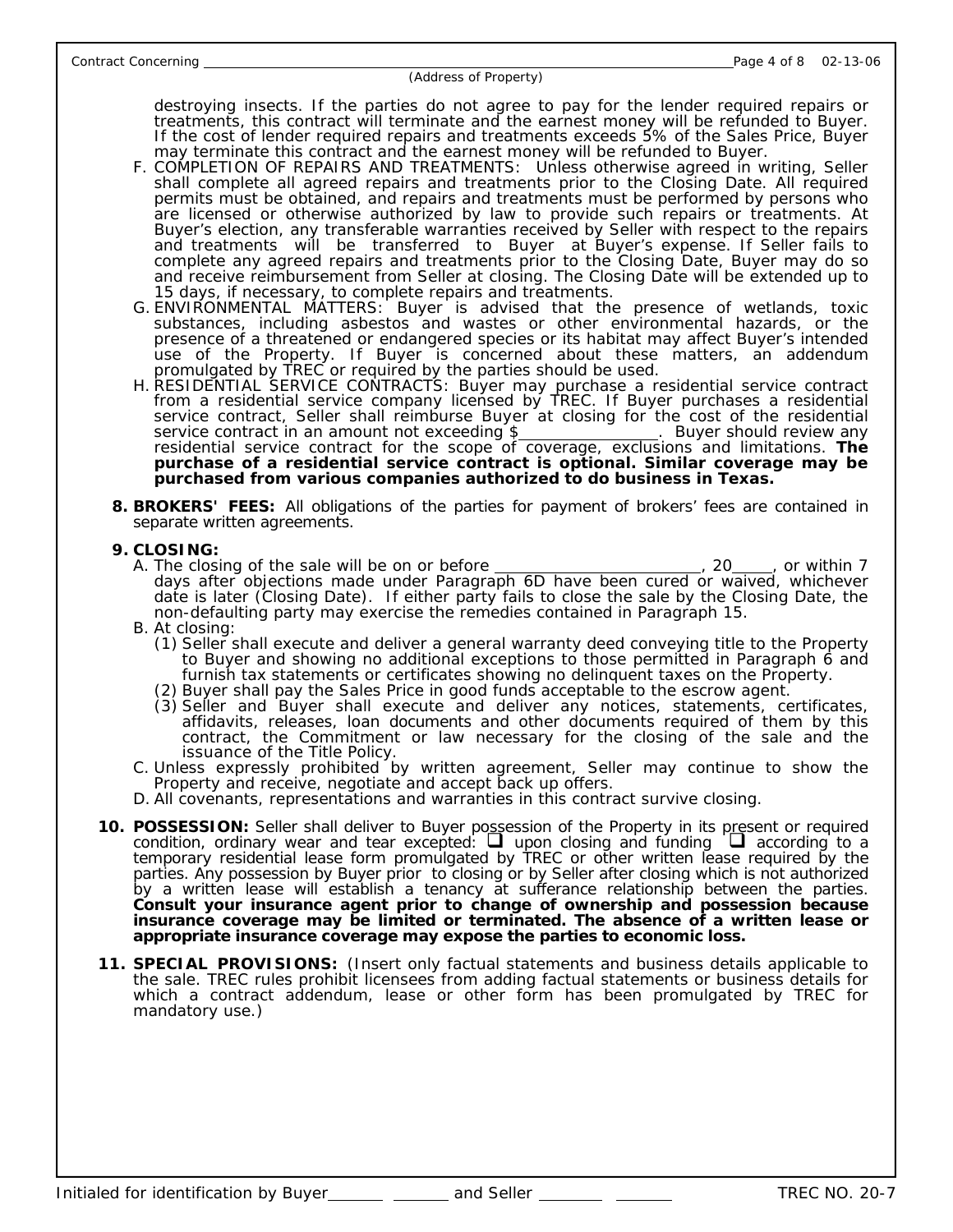(Address of Property)

# **12. SETTLEMENT AND OTHER EXPENSES:**

- A. The following expenses must be paid at or prior to closing:
	- (1) Expenses payable by Seller (Seller's Expenses):
		- (a) Releases of existing liens, including prepayment penalties and recording fees; release of Seller's loan liability; tax statements or certificates; preparation of deed; one-half of escrow fee; and other expenses payable by Seller under this contract.
		- (b) Seller shall also pay an amount not to exceed  $\frac{1}{2}$  to be applied in the following order: Buyer's Expenses which Buyer is prohibited from paying by FHA, VA, Texas Veterans Housing Assistance Program or other governmental loan programs, and then to other Buyer's Expenses as allowed by the lender.
	- (2) Expenses payable by Buyer (Buyer's Expenses):
		- (a) Loan origination, discount, buy-down, and commitment fees (Loan Fees).
		- (b) Appraisal fees; loan application fees; credit reports; preparation of loan documents; interest on the notes from date of disbursement to one month prior to dates of first monthly payments; recording fees; copies of easements and restrictions; mortgagee title policy with endorsements required by lender; loan-related inspection fees; photos; amortization schedules; one-half of escrow fee; all prepaid items, including required premiums for flood and hazard insurance, reserve deposits for insurance, ad valorem taxes and special governmental assessments; final compliance inspection; courier fee; repair inspection; underwriting fee; wire transfer fee; expenses incident to any loan; and other expenses payable by Buyer under this contract.
- B. Buyer shall pay Private Mortgage Insurance Premium (PMI), VA Loan Funding Fee, or FHA Mortgage Insurance Premium (MIP) as required by the lender.
- C. If any expense exceeds an amount expressly stated in this contract for such expense to be paid by a party, that party may terminate this contract unless the other party agrees to pay such excess. Buyer may not pay charges and fees expressly prohibited by FHA, VA, Texas Veterans Housing Assistance Program or other governmental loan program regulations.
- **13. PRORATIONS:** Taxes for the current year, interest, maintenance fees, assessments, dues and rents will be prorated through the Closing Date. The tax proration may be calculated taking into consideration any change in exemptions that will affect the current year's taxes. If taxes for the current year vary from the amount prorated at closing, the parties shall adjust the prorations when tax statements for the current year are available. If taxes are not paid at or prior to closing, Buyer shall pay taxes for the current year.
- **14. CASUALTY LOSS:** If any part of the Property is damaged or destroyed by fire or other casualty after the effective date of this contract, Seller shall restore the Property to its previous condition as soon as reasonably possible, but in any event by the Closing Date. If Seller fails to do so due to factors beyond Seller's control, Buyer may (a) terminate this contract and the earnest money will be refunded to Buyer (b) extend the time for performance up to 15 days and the Closing Date will be extended as necessary or (c) accept the Property in its damaged condition with an assignment of insurance proceeds and receive credit from Seller at closing in the amount of the deductible under the insurance policy. Seller's obligations under this paragraph are independent of any other obligations of Seller under this contract.
- **15. DEFAULT:** If Buyer fails to comply with this contract, Buyer will be in default, and Seller may (a) enforce specific performance, seek such other relief as may be provided by law, or both, or (b) terminate this contract and receive the earnest money as liquidated damages, thereby releasing both parties from this contract. If, due to factors beyond Seller's control, Seller fails within the time allowed to make any non-casualty repairs or deliver the Commitment, or survey, if required of Seller, Buyer may (a) extend the time for performance up to 15 days and the Closing Date will be extended as necessary or (b) terminate this contract as the sole remedy and receive the earnest money. If Seller fails to comply with this contract for any other reason, Seller will be in default and Buyer may (a) enforce specific performance, seek such other relief as may be provided by law, or both, or (b) terminate this contract and receive the earnest money, thereby releasing both parties from this contract.
- **16. MEDIATION:** It is the policy of the State of Texas to encourage resolution of disputes through alternative dispute resolution procedures such as mediation. Any dispute between Seller and Buyer related to this contract which is not resolved through informal discussion  $\Box$ will  $\Box$ will not be submitted to a mutually acceptable mediation service or provider. The parties to the mediation shall bear the mediation costs equally. This paragraph does not preclude a party from seeking equitable relief from a court of competent jurisdiction.
- **17. ATTORNEY'S FEES:** The prevailing party in any legal proceeding related to this contract is entitled to recover reasonable attorney's fees and all costs of such proceeding incurred by the prevailing party.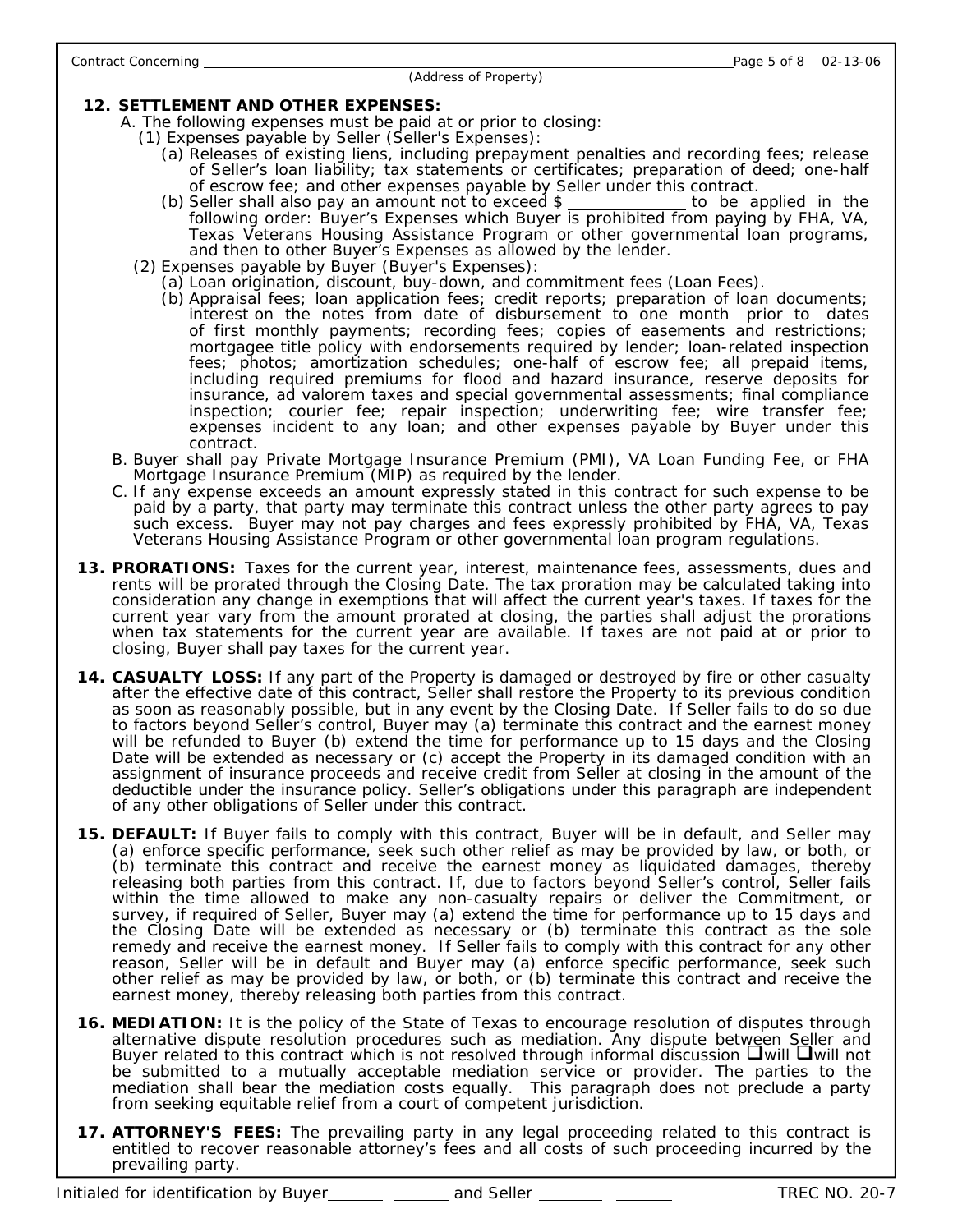#### **18. ESCROW:**

- A. ESCROW: The escrow agent is not (i) a party to this contract and does not have liability for the performance or nonperformance of any party to this contract, (ii) liable for interest on the earnest money and (iii) liable for the loss of any earnest money caused by the failure of any financial institution in which the earnest money has been deposited unless the financial institution is acting as escrow agent.
- B. EXPENSES: At closing, the earnest money must be applied first to any cash down payment, then to Buyer's Expenses and any excess refunded to Buyer. If no closing occurs, escrow agent may require payment of unpaid expenses incurred on behalf of the parties and a written release of liability of escrow agent from all parties.
- C. DEMAND: Upon termination of this contract, either party or the escrow agent may send a release of earnest money to each party and the parties shall execute counterparts of the release and deliver same to the escrow agent. If either party fails to execute the release, either party may make a written demand to the escrow agent for the earnest money. If only one party makes written demand for the earnest money, escrow agent shall promptly provide a copy of the demand to the other party. If escrow agent does not receive written objection to the demand from the other party within 15 days, escrow agent may disburse the earnest money to the party making demand reduced by the amount of unpaid expenses incurred on behalf of the party receiving the earnest money and escrow agent may pay the same to the creditors. If escrow agent complies with the provisions of this paragraph, each party hereby releases escrow agent from all adverse claims related to the disbursal of the earnest money.
- D. DAMAGES: Any party who wrongfully fails or refuses to sign a release acceptable to the escrow agent within 7 days of receipt of the request will be liable to the other party for liquidated damages of three times the amount of the earnest money.
- E. NOTICES: Escrow agent's notices will be effective when sent in compliance with Paragraph 21. Notice of objection to the demand will be deemed effective upon receipt by escrow agent.
- **19. REPRESENTATIONS:** Seller represents that as of the Closing Date (a) there will be no liens, assessments, or security interests against the Property which will not be satisfied out of the sales proceeds unless securing payment of any loans assumed by Buyer and (b) assumed loans will not be in default. If any representation of Seller in this contract is untrue on the Closing Date, Seller will be in default.
- 20. FEDERAL TAX REQUIREMENTS: If Seller is a "foreign person," as defined by applicable law, or if Seller fails to deliver an affidavit to Buyer that Seller is not a "foreign person," then Buyer shall withhold from the sales proceeds an amount sufficient to comply with applicable tax law and deliver the same to the Internal Revenue Service together with appropriate tax forms. Internal Revenue Service regulations require filing written reports if currency in excess of specified amounts is received in the transaction.
- **21. NOTICES:** All notices from one party to the other must be in writing and are effective when mailed to, hand-delivered at, or transmitted by facsimile or electronic transmission as follows:

| <b>To Buyer</b><br>at: | <b>To Seller</b><br>at: |  |  |
|------------------------|-------------------------|--|--|
|                        |                         |  |  |
| Telephone: ( )         | Telephone: ( )          |  |  |
| Facsimile: $($ )       | Facsimile: ( )          |  |  |
|                        |                         |  |  |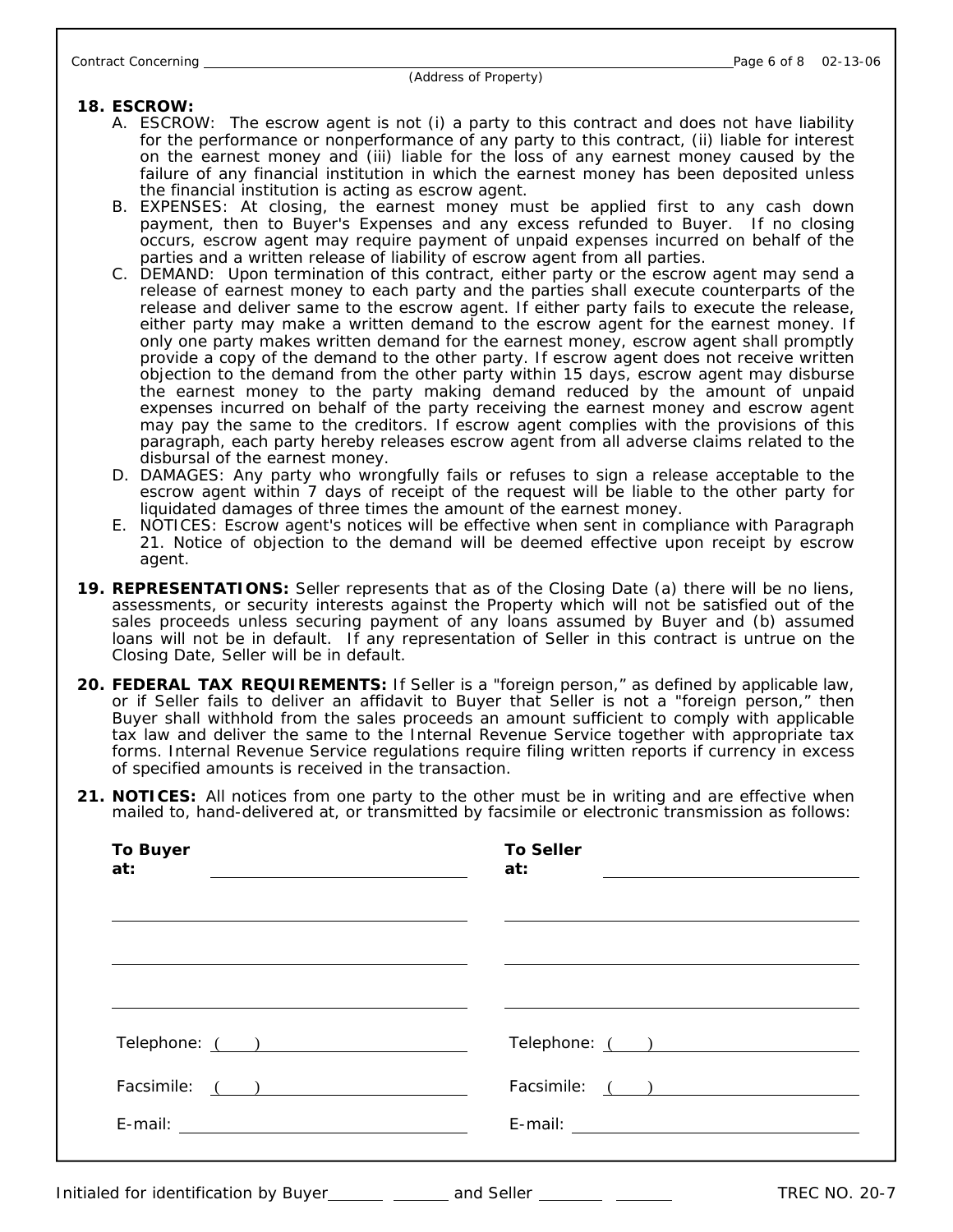| Contract Concerning                                                                                                                  | Page 7 of 8 02-13-06                                                                                                                                                                                                                                                                                                                                                                                                                                                                                                                                                                                                                                                                                                                                                                                                                                                                                                                                                                                                                                                                                                   |
|--------------------------------------------------------------------------------------------------------------------------------------|------------------------------------------------------------------------------------------------------------------------------------------------------------------------------------------------------------------------------------------------------------------------------------------------------------------------------------------------------------------------------------------------------------------------------------------------------------------------------------------------------------------------------------------------------------------------------------------------------------------------------------------------------------------------------------------------------------------------------------------------------------------------------------------------------------------------------------------------------------------------------------------------------------------------------------------------------------------------------------------------------------------------------------------------------------------------------------------------------------------------|
|                                                                                                                                      | (Address of Property)                                                                                                                                                                                                                                                                                                                                                                                                                                                                                                                                                                                                                                                                                                                                                                                                                                                                                                                                                                                                                                                                                                  |
| contract are (Check all applicable boxes):                                                                                           | 22. AGREEMENT OF PARTIES: This contract contains the entire agreement of the parties and<br>cannot be changed except by their written agreement. Addenda which are a part of this                                                                                                                                                                                                                                                                                                                                                                                                                                                                                                                                                                                                                                                                                                                                                                                                                                                                                                                                      |
| $\Box$ Third Party Financing Condition<br>Addendum                                                                                   | Addendum for Property Subject to Mandatory<br>Membership in an Owners' Association                                                                                                                                                                                                                                                                                                                                                                                                                                                                                                                                                                                                                                                                                                                                                                                                                                                                                                                                                                                                                                     |
| $\Box$ Seller Financing Addendum                                                                                                     | $\Box$ Environmental Assessment, Threatened or<br>Endangered Species and Wetlands Addendum                                                                                                                                                                                                                                                                                                                                                                                                                                                                                                                                                                                                                                                                                                                                                                                                                                                                                                                                                                                                                             |
| Loan Assumption Addendum                                                                                                             | Addendum for "Back-Up" Contract                                                                                                                                                                                                                                                                                                                                                                                                                                                                                                                                                                                                                                                                                                                                                                                                                                                                                                                                                                                                                                                                                        |
| Buyer's Temporary Residential Lease                                                                                                  | Addendum for Coastal Area Property                                                                                                                                                                                                                                                                                                                                                                                                                                                                                                                                                                                                                                                                                                                                                                                                                                                                                                                                                                                                                                                                                     |
| Seller's Temporary Residential Lease                                                                                                 | Addendum for Property Located Seaward of<br>the Gulf Intracoastal Waterway                                                                                                                                                                                                                                                                                                                                                                                                                                                                                                                                                                                                                                                                                                                                                                                                                                                                                                                                                                                                                                             |
| Addendum for Sale of Other Property<br>by Buyer                                                                                      | $\Box$ Addendum for Release of Liability on<br>Assumption of FHA, VA, or Conventional Loan<br>Restoration of Seller's Entitlement for VA<br>Guaranteed Loan                                                                                                                                                                                                                                                                                                                                                                                                                                                                                                                                                                                                                                                                                                                                                                                                                                                                                                                                                            |
| Addendum for Seller's Disclosure of<br>Information on Lead-based Paint and<br>Lead-based Paint Hazards as Required<br>by Federal Law |                                                                                                                                                                                                                                                                                                                                                                                                                                                                                                                                                                                                                                                                                                                                                                                                                                                                                                                                                                                                                                                                                                                        |
| with the time for performance is required.<br>BEFORE signing.                                                                        | acknowledged by Seller, and Buyer's agreement to pay Seller \$_______________(Option Fee)<br>within 2 days after the effective date of this contract, Seller grants Buyer the unrestricted right<br>(Option Fee)<br>to terminate this contract by giving notice of termination to Seller within _______ days after the<br>effective date of this contract. If no dollar amount is stated as the Option Fee or if Buyer fails<br>to pay the Option Fee within the time prescribed, this paragraph will not be a part of this<br>contract and Buyer shall not have the unrestricted right to terminate this contract. If Buyer gives<br>notice of termination within the time prescribed, the Option Fee will not be refunded; however, any earnest money will be refunded to Buyer. The Option Fee Uwill Uwill not be credited to the<br>Sales Price at closing. Time is of the essence for this paragraph and strict compliance<br>24. CONSULT AN ATTORNEY: Real estate licensees cannot give legal advice. READ THIS<br>CONTRACT CAREFULLY. If you do not understand the effect of this contract, consult an attorney |
| Buyer's<br>Attorney is:                                                                                                              | Seller's<br>Attorney is:                                                                                                                                                                                                                                                                                                                                                                                                                                                                                                                                                                                                                                                                                                                                                                                                                                                                                                                                                                                                                                                                                               |
|                                                                                                                                      |                                                                                                                                                                                                                                                                                                                                                                                                                                                                                                                                                                                                                                                                                                                                                                                                                                                                                                                                                                                                                                                                                                                        |
|                                                                                                                                      | Telephone: ( )                                                                                                                                                                                                                                                                                                                                                                                                                                                                                                                                                                                                                                                                                                                                                                                                                                                                                                                                                                                                                                                                                                         |
| Facsimile: ()                                                                                                                        | Facsimile: $($ )                                                                                                                                                                                                                                                                                                                                                                                                                                                                                                                                                                                                                                                                                                                                                                                                                                                                                                                                                                                                                                                                                                       |
|                                                                                                                                      |                                                                                                                                                                                                                                                                                                                                                                                                                                                                                                                                                                                                                                                                                                                                                                                                                                                                                                                                                                                                                                                                                                                        |
| (BROKER: FILL IN THE DATE OF FINAL ACCEPTANCE.)                                                                                      | EXECUTED the ________day of ___________________________, 20______ (EFFECTIVE DATE).                                                                                                                                                                                                                                                                                                                                                                                                                                                                                                                                                                                                                                                                                                                                                                                                                                                                                                                                                                                                                                    |
|                                                                                                                                      |                                                                                                                                                                                                                                                                                                                                                                                                                                                                                                                                                                                                                                                                                                                                                                                                                                                                                                                                                                                                                                                                                                                        |
| Buyer                                                                                                                                | Seller                                                                                                                                                                                                                                                                                                                                                                                                                                                                                                                                                                                                                                                                                                                                                                                                                                                                                                                                                                                                                                                                                                                 |
| <b>Buyer</b>                                                                                                                         | Seller                                                                                                                                                                                                                                                                                                                                                                                                                                                                                                                                                                                                                                                                                                                                                                                                                                                                                                                                                                                                                                                                                                                 |
| 6544 (http://www.trec.state.tx.us) TREC NO. 20-7. This form replaces TREC NO. 20-6.                                                  | The form of this contract has been approved by the Texas Real Estate Commission. TREC forms are intended for use only by trained real<br>estate licensees. No representation is made as to the legal validity or adequacy of any provision in any specific transactions. It is not<br>intended for complex transactions. Texas Real Estate Commission, P.O. Box 12188, Austin, TX 78711-2188, 1-800-250-8732 or (512) 459-                                                                                                                                                                                                                                                                                                                                                                                                                                                                                                                                                                                                                                                                                             |